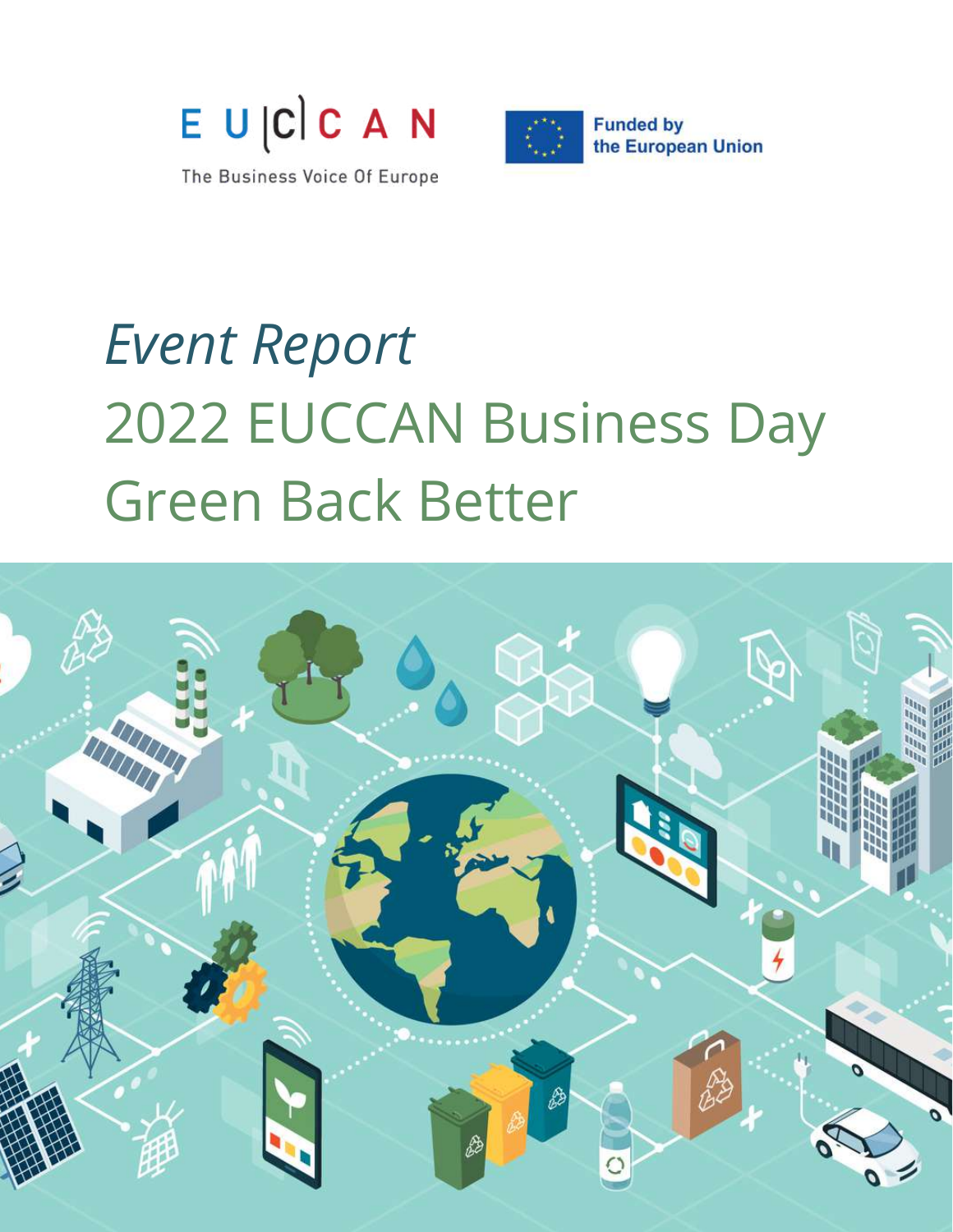Our societies are at crossroads.

After years of study and two reports analyzing the depth of the climate crisis, the Intergovernmental Panel on Climate Change (IPCC) released early April the third part of its [Sixth Assessment Report \(AR6\).](https://www.ipcc.ch/report/sixth-assessment-report-working-group-3/) Despite increasing evidence of climate action, emissions have continued to increase globally and the reduction targets each country pledged to reach by 2030 will not be enough to limit the rise in temperature to 1.5C degrees above pre-industrial levels.

If the world can still hope to stave off the worst ravages of climate breakdown if temperatures soar to more than 3C degrees, an immediate strengthening of our policies and actions to transition to a low-carbon economy and society is paramount.

Not only must we substantially reduce the use of fossil fuels and transition to renewable energy sources, the IPCC concludes; all sectors of our economies, from energy and transport to buildings and food, must change dramatically and rapidly to reduce their carbon footprint and become more energy-efficient.

While our governments in Canada and Europe have already set our societies on this transition path, investment in the shift to carbon-neutral is still much lower than it needs to be. In this 2022 edition of our EUCCAN Business Day, companies and organizations operating on both sides of the Atlantic were thus convened to discuss how our industries could leverage new opportunities for growth, performance, and competitiveness all the while scaling up their efforts to deliver environmental and social outcomes.

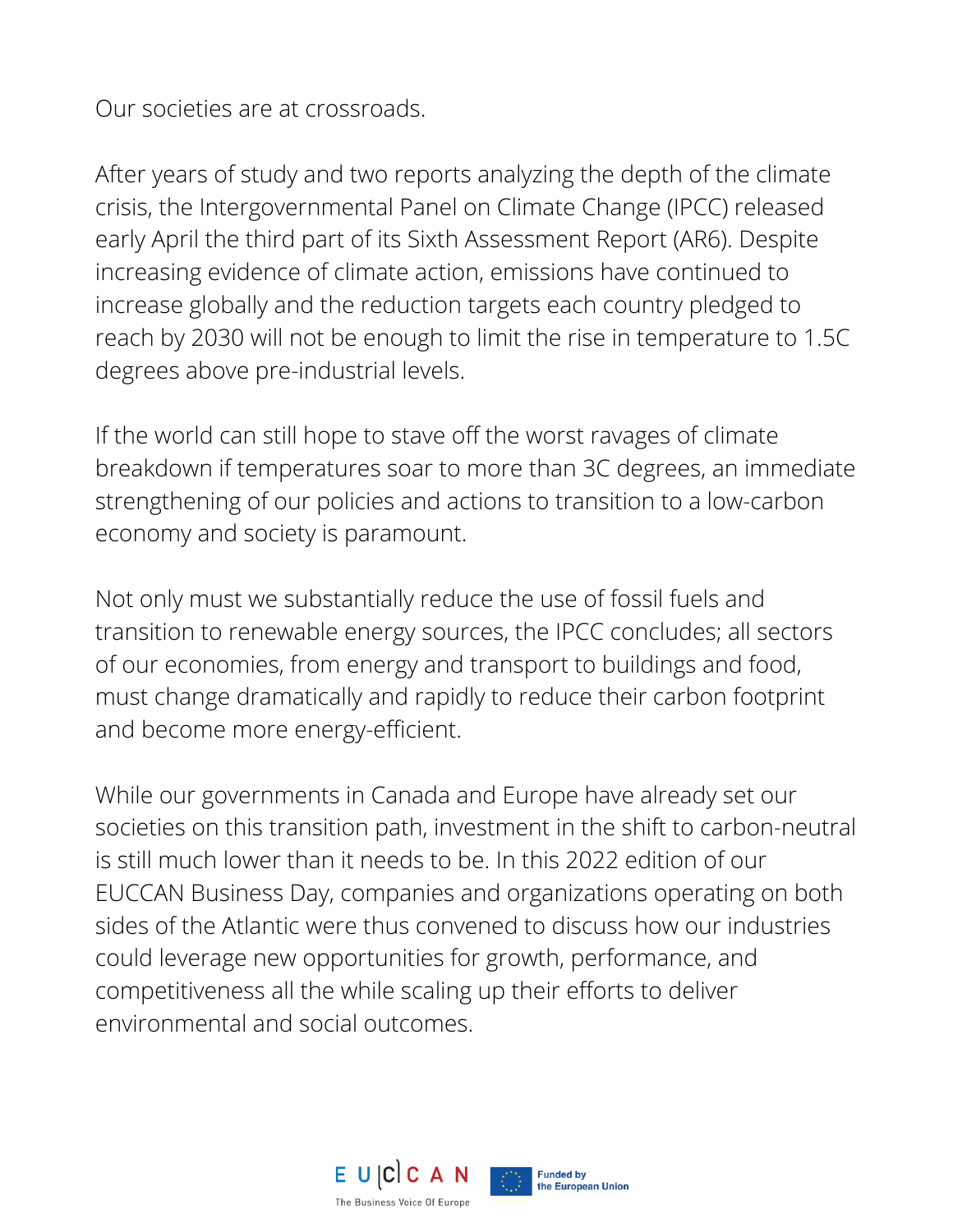#### **Adopting sustainable and circular business models**

Magali Depras, Chief Strategy & CSR Officer at Transcontinental Tamara Burns, Executive Director at Recycle B.C. John Dilley, VP Innovation & Regulatory Affairs at Lactalis Catherine Guillemart, General Manager at Air France / KLM Antoine Sautenet, Director for Public Affairs at Michelin Canada Adrian Vannahme, VP Business Development at Reclay StewardEdge Inc.

"There's no one-size-fits-all approach to circularity. Circular solutions are local in essence [taking into account] the geography, people, climate of a country. You cannot just copy-paste one system from another." - Adrian Vannahme

Over the past few years, regulators and investors have been increasingly demanding that businesses establish transparent value chains and conduct due diligence regarding the social and environmental conduct of their operations. As a result, companies across sectors have been implementing strategies to manage their waste in an environmentally sound manner, to keep products and materials in use and to reduce their overall carbon footprint.

On their journey towards circularity, these companies are progressively reshaping their operations around spins of the 3R principles (Reduce, Reuse, Recycle), and are engaged in a continuous process to find innovative solutions to their sustainability goals.



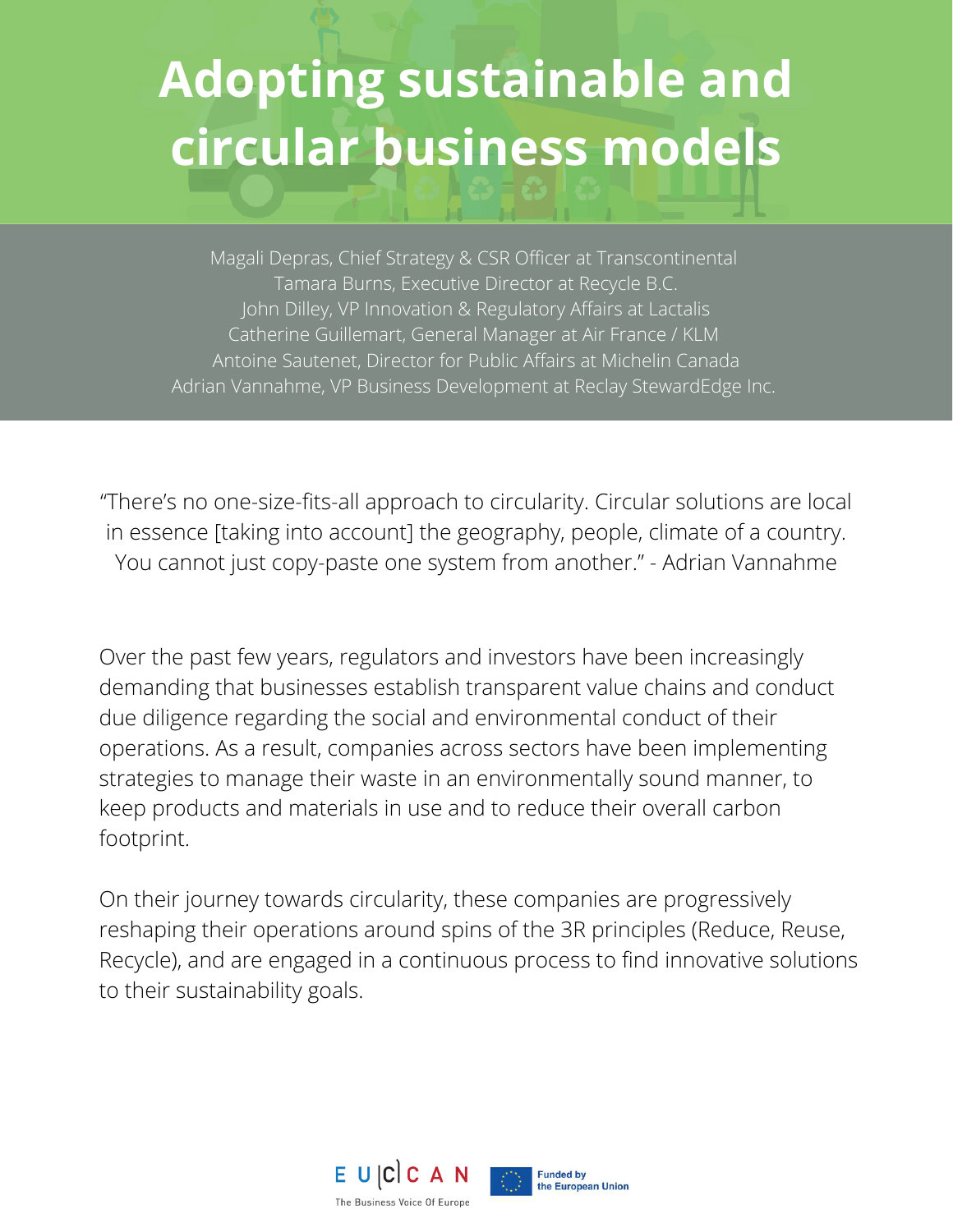Company Story #1 Air France-KLM has been flying biofuel-powered (from used cooking oil) aircrafts between Paris and Montréal, demonstrating its readiness to adopt low-emissions fuel.

Company Story #2 In an ongoing effort to reduce single-use and hard-to-recycle packaging, Lactalis has been replacing polystyrene with PLA and Polypropylene packaging for all its Siggi's products.

Company Story #3 In Canada, Michelin has joined forces with Pyrowave to industrialize an innovative plastic waste recycling technology to increase the rate of sustainable materials in its tires.

Still, to fasten, scale and ease these ongoing transformation processes in Canada, our panelists all pointed to the need for a better regulatory framework on waste management a and recycled contents –– wide-ranging across sectors through the adoption of an Extended Producer Responsibility scheme (standardized across provinces) and industry specific (e.g., on the management of international waste).

To dig deeper into these questions and here all the insights from our panelists, you can listen again to the full discussion here:





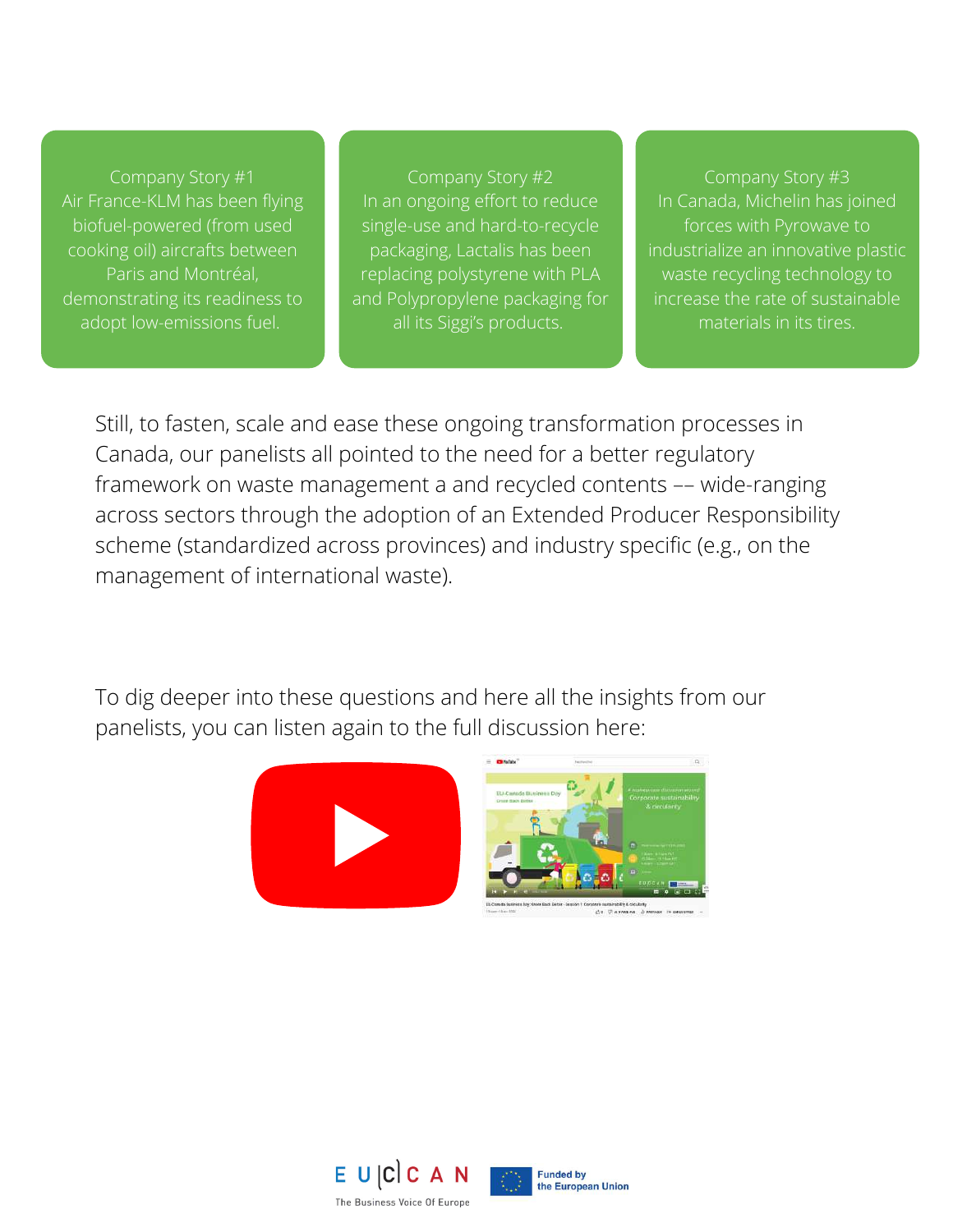#### **Developing clean and sustainable urban transportation**

Carolyn Kim, Senior Director, Communities & Decarbonization Group at Pembina Institute Vincent Dussault, Laboratoire d'Innovation Urbaine de Montreal Edward Hamilton, Co-Founder and President of SmartPoint Michal Jakob, Founder and CEO at Umotional Olivier Marcil, VP Public Affairs Alstom Group Maria Tsavachidis, CEO at EIT Urban Mobility

"The incremental change we have been seen over the past few years is not enough. We need a radical transformation of our transportation systems towards net neutrality." - Maria Tsavachidis

To date, the mobility sector is one of the most emission intensive. Road transport accounts for about 12 percent of global GHG emissions; and urban centers generate 70 percent of them. Worse, emissions stemming from urban transport have been on the rise over the past few years, fueled by everincreasing urban demographics and a growing demand for urban last-mile logistics.

An important limitation for scaling up climate change mitigation in the sector has lied in the fact that most our actions so far have focused on bringing incremental changes to car-dependent urban transport systems, rather than transforming them. Reclaiming urban spaces and shifting freight and passenger traffic away from carbon-intensive mobility systems is now paramount.

City builders and public planners are well aware of the challenge they are facing. In Europe, cities have already undergone a profound electrification process and the European Union has set to its "Horizon Europe" the goal to deliver 100 climate-neutral and smart cities by 2030. In Canada, a city like

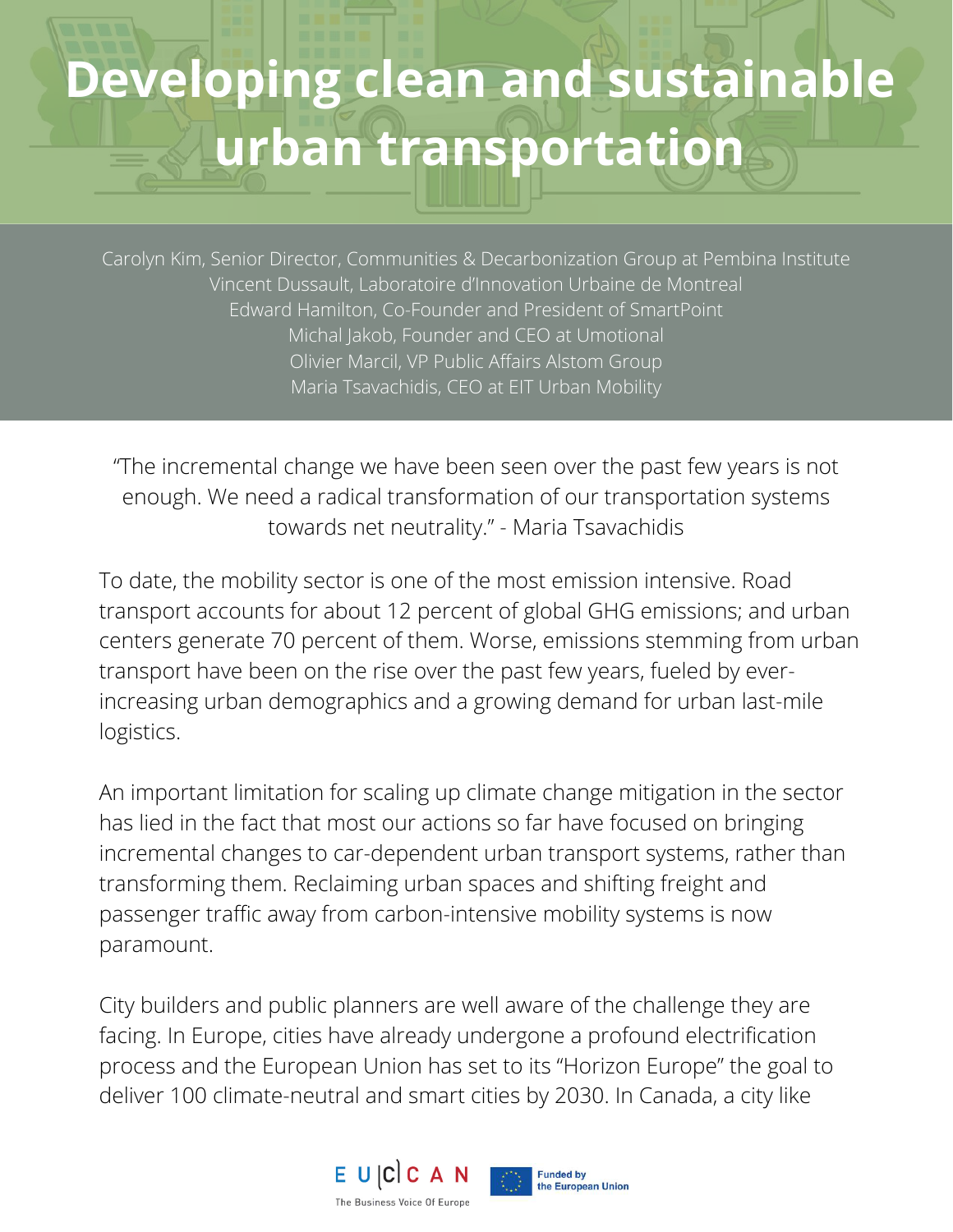Montreal also has several projects underway –– incl. a fully automated, 100% electric light metro (REM), a network of slow-charging and fast-charging electric buses, the development of an EV-charging network as well as several integrated mobility pilots hosted within its Urban Innovation Lab. Still, most Canadian cities have a long way to go to massively electrify and reshape their urban mobility systems.

The transition to a carbon neutral urban mobility that will make our cities more inclusive, sustainable and livable will notably require:

- Rapid, massive and impact-driven public and private investment, to bring all the clean mobility solutions together – rather than develop them sequentially;
- The development of agile frameworks. Sandboxing is a great way to test and trial solutions – to have a faster go-to market strategy and adapt to it. Cities can embrace small scale rapid pilots and demonstration projects, before implementing at scale solutions with the greatest efficiency and highest adoption rate;
- A collaboration between private and public actors to collect, share and evaluate mobility data to help develop policies and inform investment decisions.

To dig deeper into these questions and here all the insights from our panelists, you can listen again to the full discussion here:







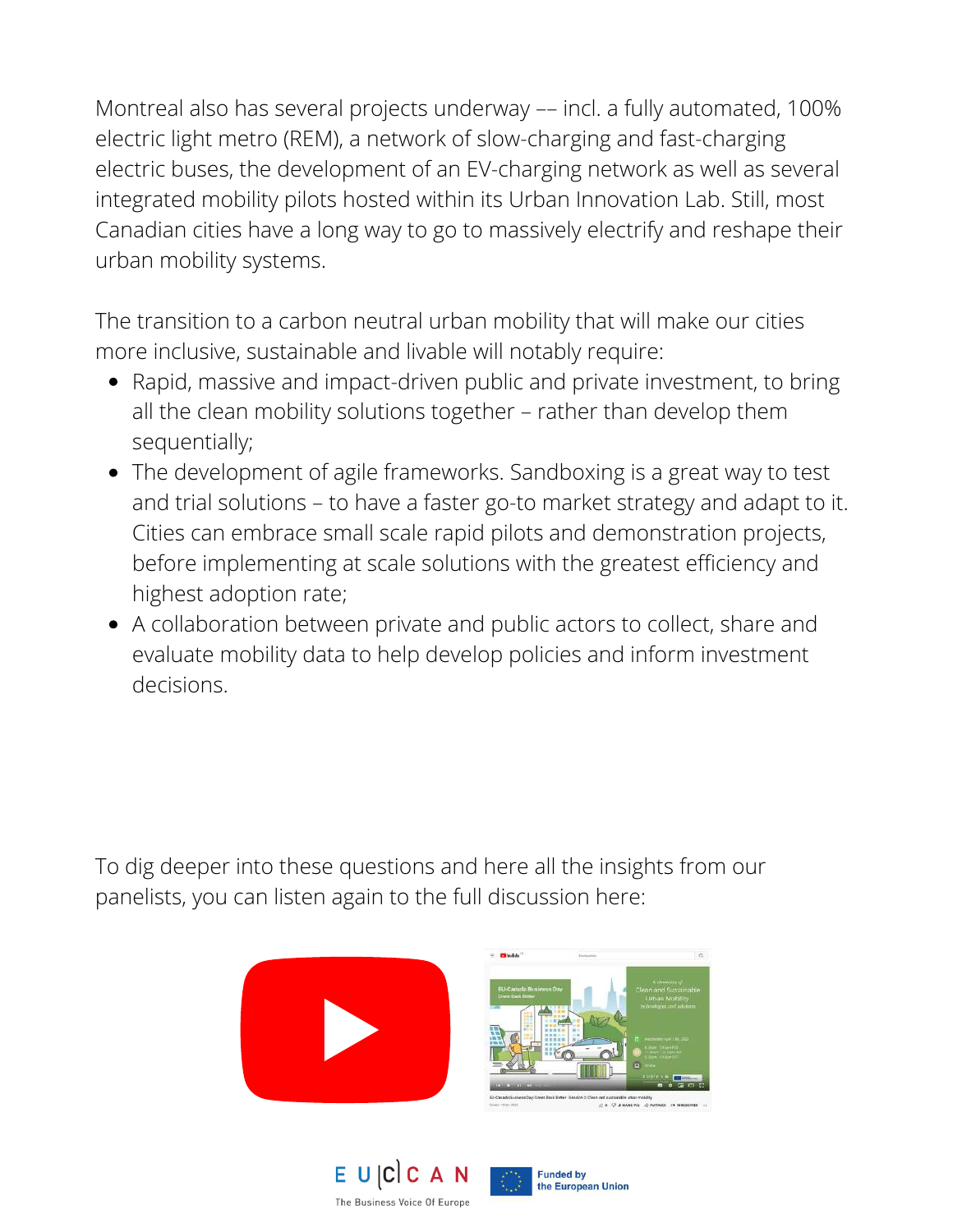### **Financing the transition to a climate-neutral society**

Celine Bak, Associated Partner at Kearney Marie-Aimee Boury, Head of Impact Based Finance at Societe Generale - SGCIB Pablo Perez-Montero, Senior Director & Head of Sustainable Finance at Caixa Bank Katharine Preston, VP Sustainable Investing at Omers Susan Thompson, Director Sustainable Finance & Corporate Transitions at TD Securities

"Banks really do play a larger role in helping their clients in supporting their transition and their decarbonization pathways". – Susan Thompson

Despite increased pledges to reach net-zero carbon emissions by 2050, current investment in the shift to a low-carbon world is about six times lower than it needs to be. If we are serious about meeting our climate pledges, all parts of society will be required to contribute, at a cost of around \$90 trillion over the next 15 years, according to the IPCC.

Both the European Union and Canada have been developing strategies and tools to that end. In addition to its Green Deal, the EU has adopted a sustainable finance strategy articulated around three interlocking regulations which together outline the alignment of financial products with the EU's definition of 'sustainable' economic activities outlined within the EU Taxonomy. On this side of the Atlantic, Canada's regulatory landscape establishes a clear commitment to carbon pricing and clean growth. The Canadian Securities Administrators have announced two proposed instruments on climate risk and ESG disclosures and the Office of the Superintendent of Financial Institutions will require disclosures aligned with the recommendations of the Task Force on Climate-Related Financial Disclosures (TCFD) beginning in 2024.

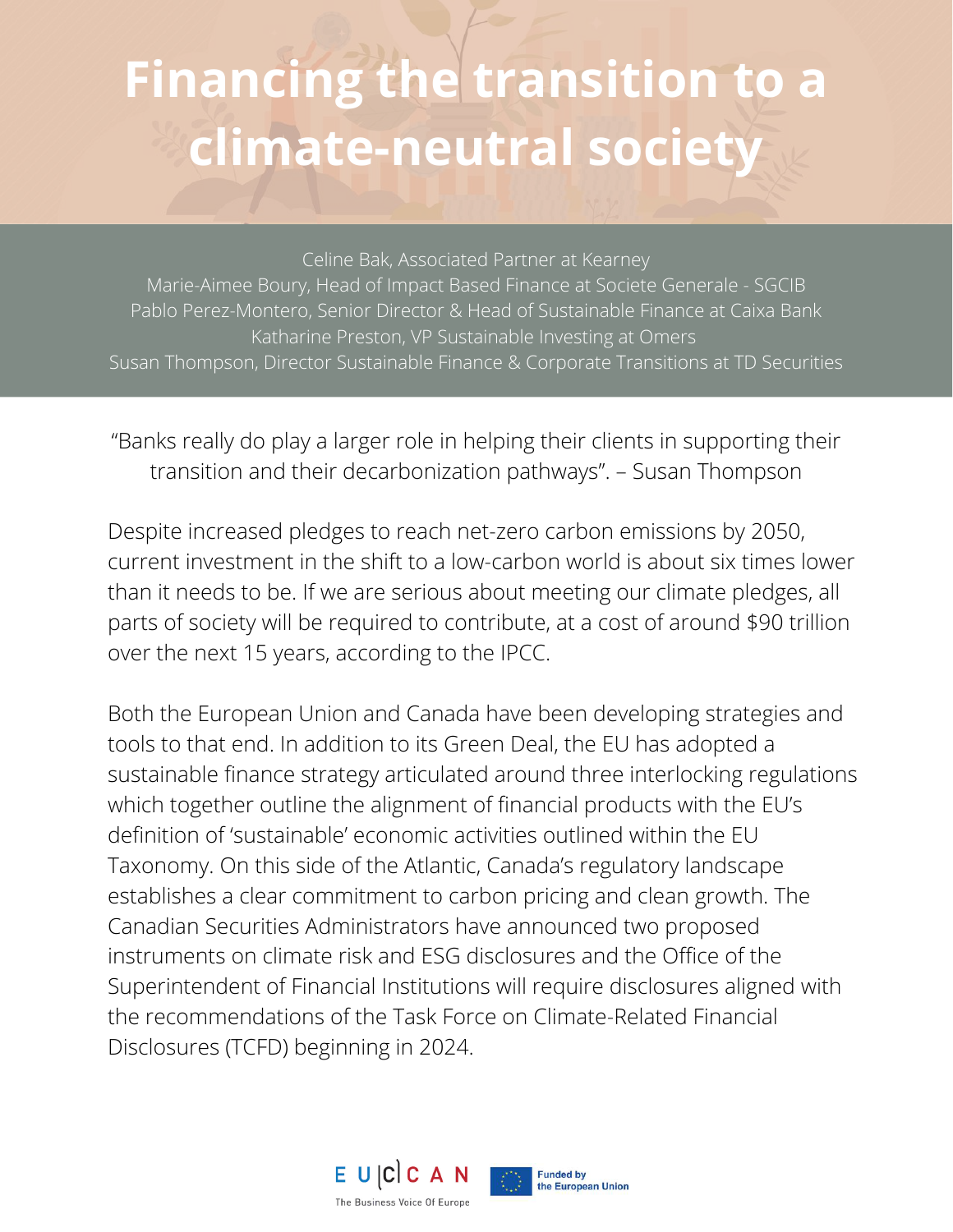Enabled by an ever-developing regulatory framework, driven by an increasing investing activism and a need for institutional investors to reduce the carbon footprint of their portfolios, the growth of ESG investing has been substantial. As companies look to fund their transitions, the sustainability finance market has seen phenomenal growth in 2021, with volumes of sustainable debt surpassing \$1.6 trillion, more than doubling 2020's volumes. The fastest growth for sustainability themes in debt issuance last year came from sustainability-linked products (loans and bonds). Characterized by flexible use of proceeds (not earmarked toward specific green/social projects – unlike the Green, Social & Sustainability Debt products) and tied to the achievement of institutional environmental, social and governance (ESG) targets, these products have notably allowed hard-to-abate sectors to access the sustainability finance stream.

However, more can still be done to drive private & institutional investments towards closing the transition financing gap –– from developing existing but underutilized investment structures (e.g., green bonds and sustainabilitylinked debt), to developing new investment vehicles for transition projects (blended finance) or leveraging public funding to underwrite and/or secure these investments.The tools offered by both the EU-Canada twin agreements (CETA & SPA) could prove useful in that regard, to facilitate dialogue and enhance regulatory cooperation on these questions on both sides of the Atlantic.

To dig deeper into these questions and here all the insights from our panelists, you can listen again to the full discussion here: